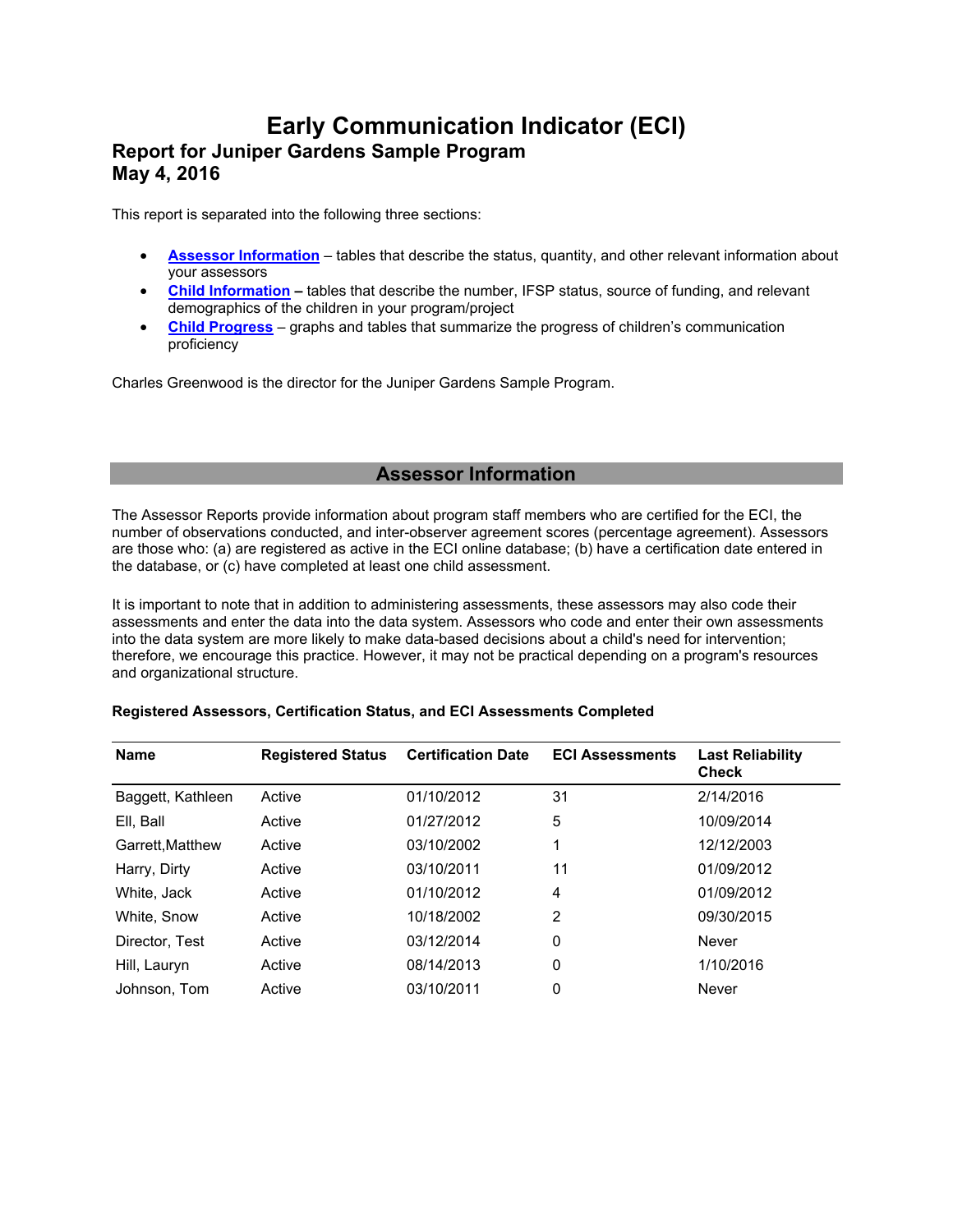## **ECI Reliability Report -- Percentage Agreement**

Percentage Agreement is a measure of the extent to which two observers agree in recording specific instances of the same child's communication. This measure provides important information about the reliability, or accuracy, of ECI assessments. Our goal is 80% or higher in every category. The average overall reliability for your assessors is 90.1%.

| <b>ECI Category</b>     | <b>Number of Reliability</b><br><b>Checks</b> | <b>Average Percentage</b><br><b>Agreement</b> |   | <b>Minimum Maximum</b> |
|-------------------------|-----------------------------------------------|-----------------------------------------------|---|------------------------|
| Gestures                | 24                                            | 89                                            | 0 | 100                    |
| Vocalizations           | 24                                            | 90                                            | 0 | 100                    |
| Single Words            | 24                                            | 88.3                                          | 0 | 100                    |
| Multi Words             | 24                                            | 96                                            | 0 | 100                    |
| Total<br>Communications | 24                                            | 92.75                                         | 0 | 100                    |

# **Child Information**

The Child Information Reports provide descriptive information about the children who have been enrolled and who have received ECI assessments.

## **Children Enrolled – Active and Inactive**

| Status         | <b>Number of Children</b> | <b>Percentage of Total</b> |
|----------------|---------------------------|----------------------------|
| Active         | 110                       | 81.5                       |
| Inactive       | 25                        | 18.5                       |
| Total Children | 135                       | 100.0                      |

The following tables describe children who are currently active in the ECI database.

## **Child Age** (as of May 4, 2016)

| <b>Age Group</b>      | <b>Number of Children</b> | <b>Percentage of Total</b> |
|-----------------------|---------------------------|----------------------------|
| Under 1 year          | 17                        | 15.45                      |
| 1 year olds           | 32                        | 29.1                       |
| 2 year olds           | 47                        | 42.7                       |
| 3 year olds           | 14                        | 12.7                       |
| <b>Total Children</b> | 110                       | 100.0                      |

## **Child Gender**

| Gender | <b>Number of Children</b> | <b>Percentage of Total</b> |
|--------|---------------------------|----------------------------|
| Girls  | 39                        | 35.5                       |
| Boys   |                           | 64.5                       |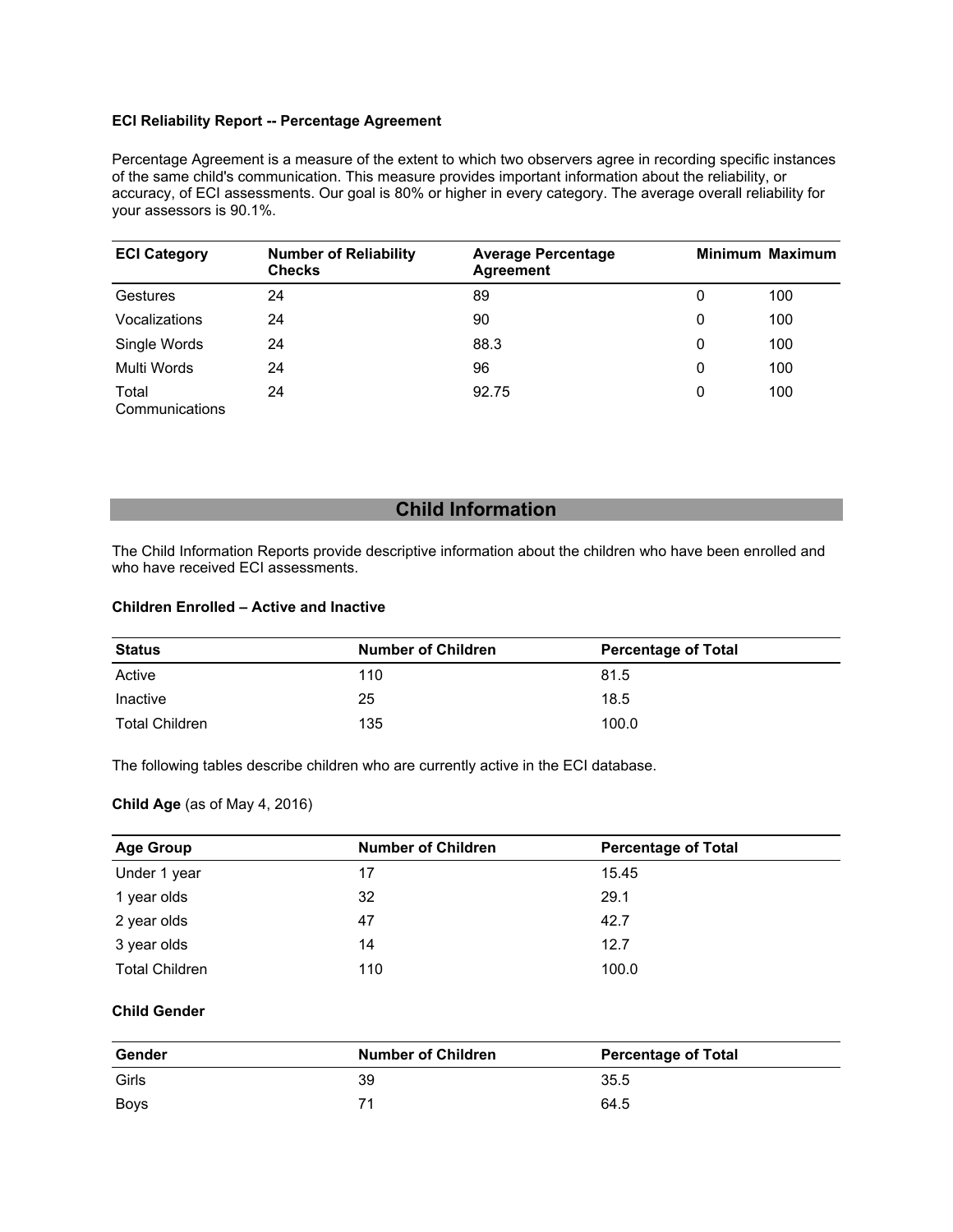## Total Children 110 100.0

## **Special Needs Status -- IFSP**

| <b>Status</b>             | <b>Number of Children</b> | <b>Percentage of Total</b> |
|---------------------------|---------------------------|----------------------------|
| Children Without an IFSP  | 93                        | 84.5                       |
| Children Who Have an IFSP | 17                        | 15.5                       |
| Communication             | 4                         | 3.6                        |
| Social                    |                           | 0.9                        |
| Motor                     | 0                         | 0                          |
| Cognitive                 |                           | 0.9                        |
| Unidentified              |                           | 6.4                        |
| <b>Total Children</b>     | 110                       | 100.0                      |

## **Primary language Spoken in Child's Home**

| Language              | <b>Number of Children</b> | <b>Percentage of Total</b> |
|-----------------------|---------------------------|----------------------------|
| English               | 98                        | 89.1                       |
| Spanish               | $\overline{2}$            | 1.8                        |
| Creole                | 2                         | 1.8                        |
| <b>Mandarin</b>       | $\mathbf 0$               | $\mathbf 0$                |
| Cantonese             | 0                         | 0                          |
| Japanese              | 0                         | $\mathbf 0$                |
| Vietnamese            | 1                         | 0.9                        |
| Sudanese              | 6                         | 5.5                        |
| Other                 | 1                         | 0.9                        |
| <b>Total Children</b> | 110                       | 100.0                      |

## **Source of Funding**

| <b>Funding</b> | <b>Number of Children</b> | <b>Percentage of Total</b> |
|----------------|---------------------------|----------------------------|
| Federal        | 24                        | 21.8                       |
| State          | 74                        | 67.3                       |
| Total Children | 110                       | 100.0                      |

# **Child Progress**

These reports provide information on the children's progress developing communication proficiency, and thus, the program's effectiveness.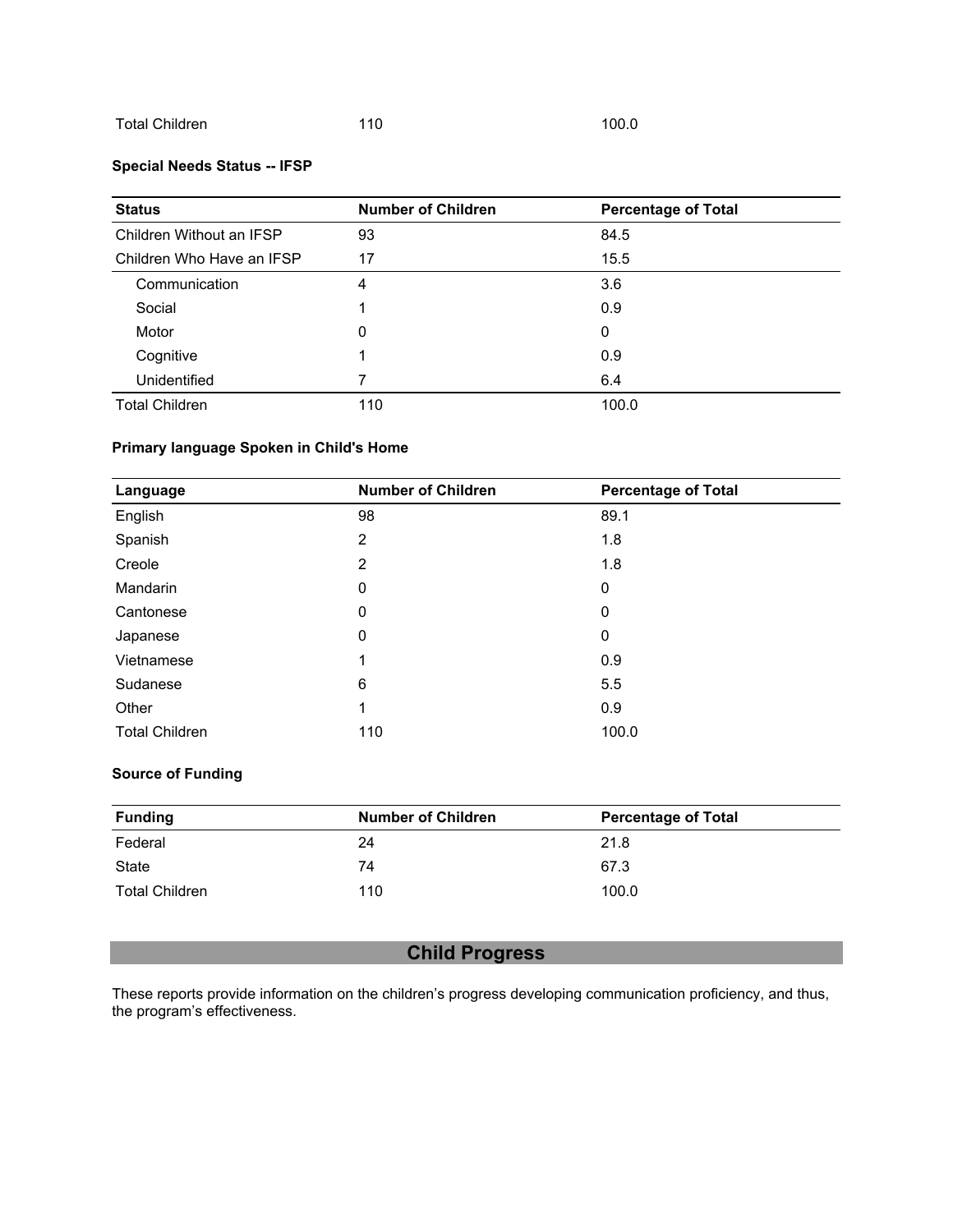## **How Many Registered Children Have ECI Data?**

In Juniper Gardens Test, 110 active children have been registered. A total of 281 ECI observations have been conducted with these children. 266 of these were monthly monitoring observations (i.e., they occurred 25-40 days following the last observation) across 44 children.

## **How Many Primary ECI Observations Do Individual Children Have at This Point?**

| <b>Cumulative Number of</b><br><b>ECI Observations</b> | <b>Percentage of Children</b><br>with that Number of<br><b>Observations</b> |
|--------------------------------------------------------|-----------------------------------------------------------------------------|
| 0                                                      | 23.6                                                                        |
|                                                        | 21.8                                                                        |
|                                                        | 16.4                                                                        |
|                                                        | 7.3                                                                         |
| $\begin{array}{c} 12 \\ 23 \\ 45 \\ 6 \end{array}$     | 9.1                                                                         |
|                                                        | 8.2                                                                         |
|                                                        | 5.5                                                                         |
| $\overline{7}$                                         | 1.8                                                                         |
| $\overline{8}$                                         | 4.5                                                                         |
| >8                                                     | 1.8                                                                         |
|                                                        | 100.0                                                                       |

## **Type and Location of Observations**

| Form Type             | Number of<br><b>Observations</b> | Percentage of<br>Total |
|-----------------------|----------------------------------|------------------------|
| Barn                  | 207                              | 73.7                   |
| Home                  | 157                              | 55.9                   |
| Center                | 36                               | 12.8                   |
| Other                 | 3                                | 1.1                    |
| House                 | 74                               | 26.3                   |
| Home                  | 56                               | 19.9                   |
| Center                | 13                               | 4.6                    |
| Other                 | 3                                | 1.1                    |
| Total<br>Observations | 281                              | 100.0                  |

# **Languages of Administration**

| Language of<br>Administration | Number of<br><b>Observations</b> | Percentage of<br>Total |
|-------------------------------|----------------------------------|------------------------|
| English                       | 276                              | 98.2                   |
| Spanish                       | 1                                | 0.4                    |
| Creole                        |                                  | O                      |
| Mandarin                      |                                  |                        |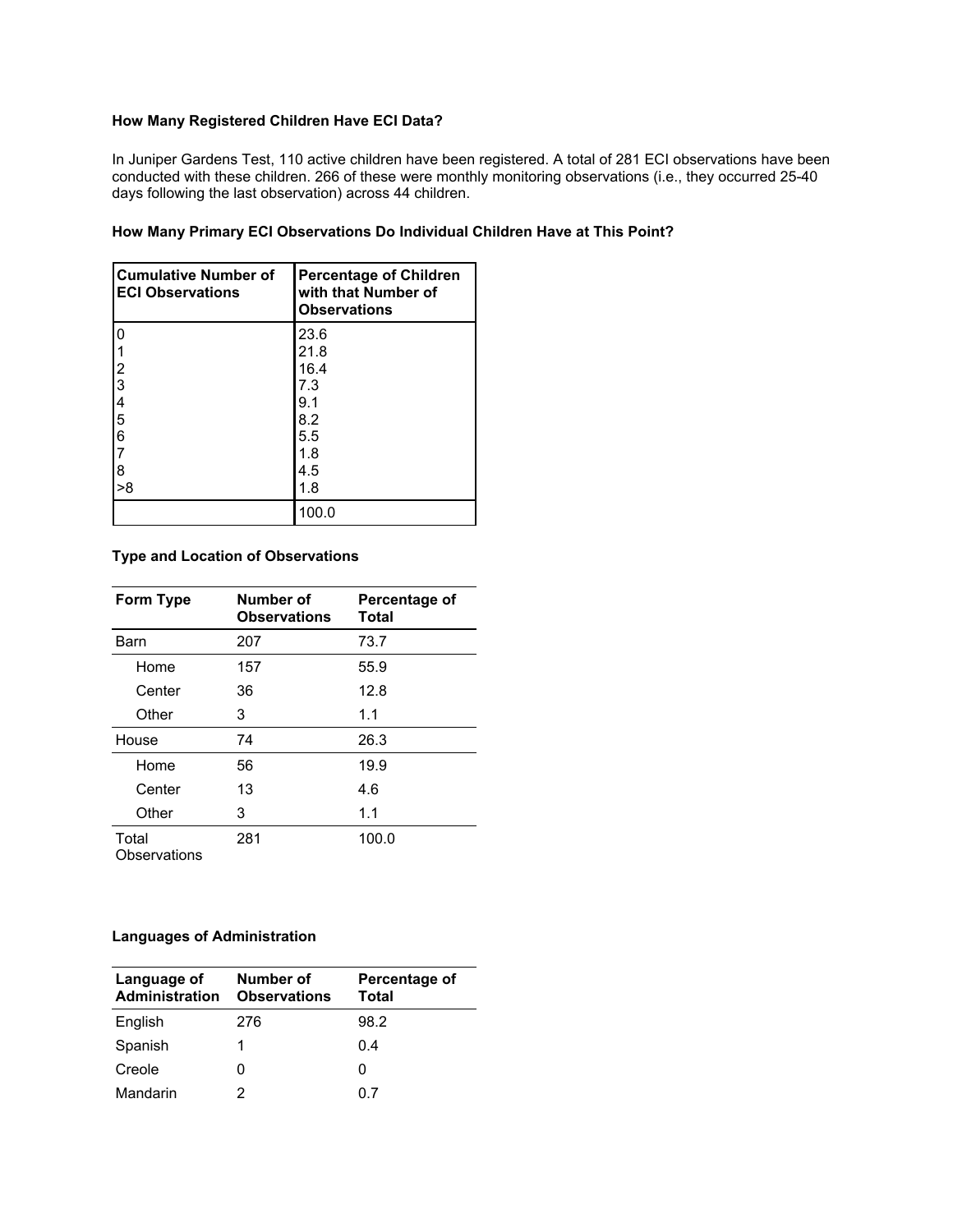| Cantonese             |     |       |
|-----------------------|-----|-------|
| Japanese              |     | O     |
| Vietnamese            |     | O     |
| Other                 | 2   | 0.7   |
| Total<br>Observations | 281 | 100.0 |

#### **Condition Changes Recorded in the Observations**

| <b>Condition Change</b>                                            | <b>Number of Observations</b> | <b>Percentage of Total</b> |
|--------------------------------------------------------------------|-------------------------------|----------------------------|
| Child Psychiatrist                                                 | 5                             | 1.8                        |
| Interpreter                                                        | 3                             | 1.1                        |
| Language Intervention Tool Kit                                     | 9                             | 3.2                        |
| Medical Intervention (e.g., Tubes)                                 | 1                             | 0.4                        |
| <b>Mental Health Consultant</b>                                    | 1                             | 0.4                        |
| Milieu or Incidental Teaching                                      | 1                             | 0.4                        |
| <b>MOD Recommendations</b>                                         | 20                            | 7.1                        |
| None                                                               | 229                           | 81.5                       |
| Other                                                              | 2                             | 0.7                        |
| <b>Previous Intervention Discontinued</b><br>- NO new intervention |                               | 0.4                        |
| <b>Promoting Communications</b><br><b>Strategies</b>               | 0                             | 0                          |
| <b>Registered Nurse</b>                                            | O                             | 0                          |
| Responsive Interaction                                             | 0                             | $\Omega$                   |
| Social Worker                                                      | 2                             | 0.7                        |
| Speech/Language Therapist                                          | 3                             | 1.1                        |
| <b>Total Observations</b>                                          | 281                           | 100.0                      |

## **Communication Distribution for Children in the Program**

This frequency histogram shows the number of children at various levels of total communication fluency across the range of 0 to 43 (the maximum level), based on their most recent assessments. This distribution provides a point in time look at the communication status of all children in the program. Based on the total communication fluency of a 36 month old as a desired outcome for all children to achieve, we define three groups of communicators based on the total communication score: Fluent, Emerging, and Novice.

Fluent communicators are children with total communication scores of 12 per minute and higher (They have all key skills in evidence).

Emerging communicators are children with total communication scores between 6 and 12 per minute (They are acquiring words and multiple words).

Novice communicators are children in transition from prelinguistic to spoken language between 0 and 6 per minute. (They are primarily prelinguistic communicators).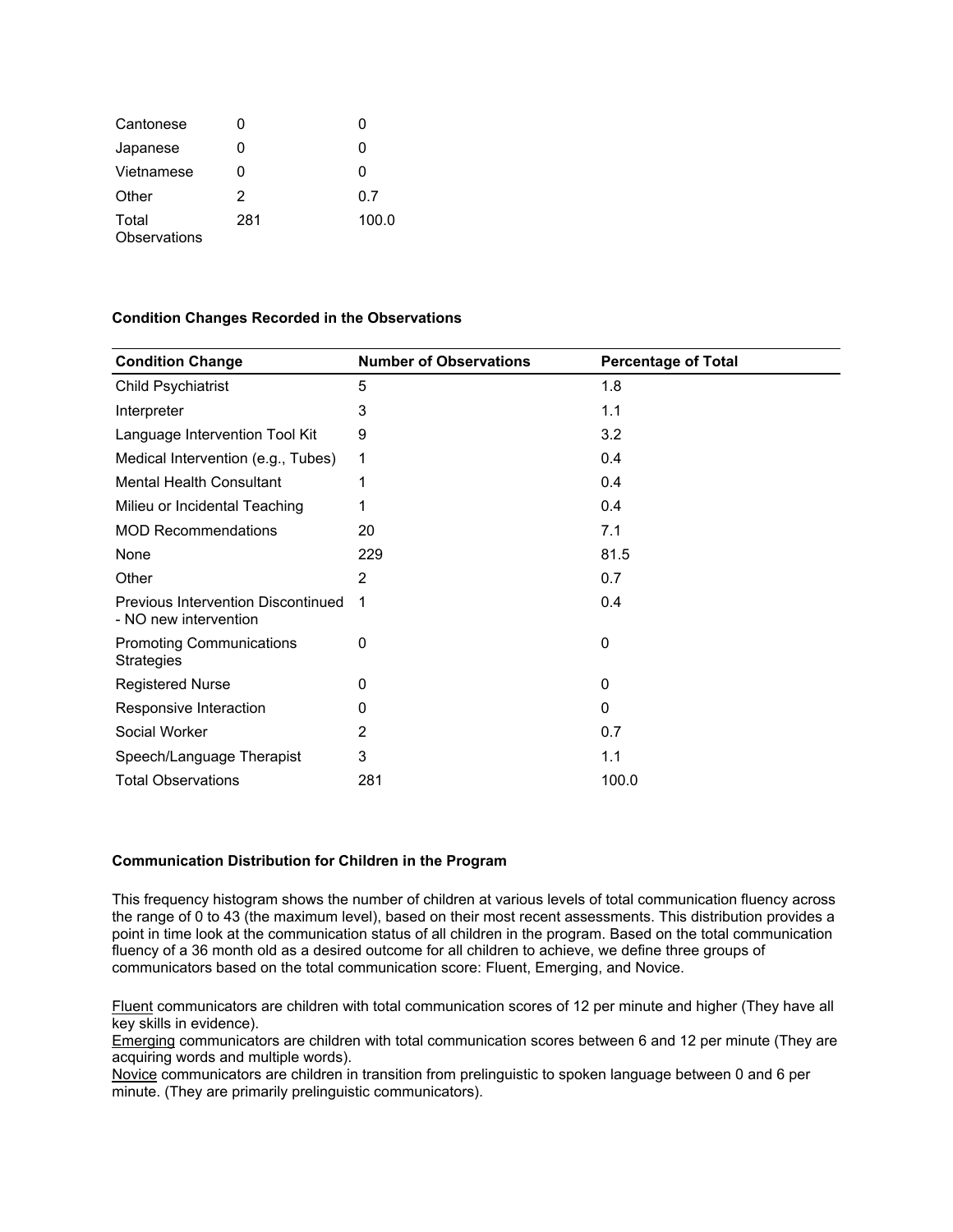Clearly, children's age and experience strongly affects the numbers of children at these levels in a project, as does the conditions in their lives that promote communication. This chart enables program staff the ability to know where on the path to communication proficiency their children are at this point in time.



## **Children Who Are on Target, Slightly Below (> = -1.0 SD), or Below Benchmark (> = -1.5 SD) in Total Communication Development Based on Their Latest ECI Measurement**

The first table below shows the number and percentage of children in each age group whose most recent ECI total communication rate is on target, slightly below (-1.0 SD), or below benchmark (-1.5 SD) as indicated by normative benchmarks. Benchmarks are based on the performance of children in previous research.

|                 | *Age Group Proficiency Status |                                                          |       |             |
|-----------------|-------------------------------|----------------------------------------------------------|-------|-------------|
|                 |                               | On Target Slightly Below Benchmark Below Benchmark Total |       |             |
| $1 - 11$        | 4                             | $0\%$                                                    | 8     | 12          |
| Months          | 33.3%                         |                                                          | 66.7% | 100.0%      |
| $12 - 23$       | 8                             | $0\%$                                                    | 0     | 8           |
| Months          | 25.8%                         |                                                          | 74.2% | 100.0%      |
| 24-35           | 3                             | 2                                                        | 5     | 10          |
| Months          | 11.5%                         | 7.7%                                                     | 80.8% | 100.0%      |
| 36-47<br>Months | 1<br>9.1%                     | $0\%$                                                    | 90.9% | 2<br>100.0% |
| Overall         | 16                            | 2                                                        | 14    | 32          |
|                 | 23.8%                         | 2.4%                                                     | 73.8% | 100%        |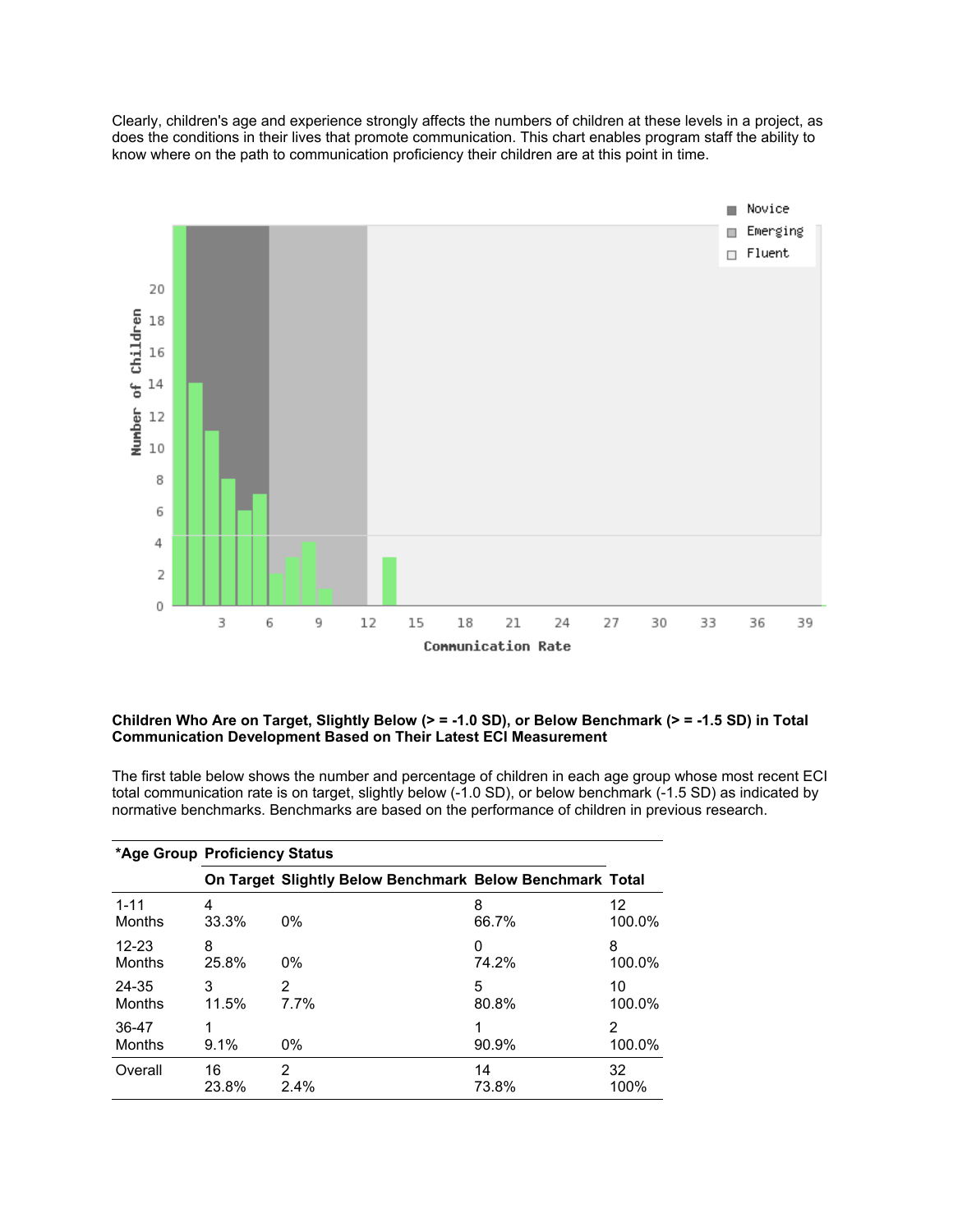\**Age of children at their last observation*

| <b>Child Name</b>            | Age@Last<br><b>Observation(Months)</b> | <b>Proficiency Status Currently on Total Number</b> | <b>Monthly</b><br><b>Monitoring?* Monitoring</b> | of Monthly<br>Assessments** |
|------------------------------|----------------------------------------|-----------------------------------------------------|--------------------------------------------------|-----------------------------|
| Cute, Dana                   | 10                                     | <b>Slightly Below</b><br><b>Benchmark</b>           | No                                               | 4                           |
| Cute, Kevin                  | 13                                     | <b>Below Benchmark</b>                              | No                                               | 0                           |
| Doe, Jane                    | 42                                     | <b>Below Benchmark</b>                              | No                                               | 1                           |
| Oyle, Olive2                 | 28                                     | <b>Below Benchmark</b>                              | No                                               | 9                           |
| Juniper,<br>Jenny            | 23                                     | <b>Below Benchmark</b>                              | No                                               | 3                           |
| Mays, Isaiah                 | 25                                     | <b>Below Benchmark</b>                              | No                                               | $\overline{7}$              |
| Springsteen,<br><b>Bruce</b> | 29                                     | <b>Below Benchmark</b>                              | No                                               | 5                           |
| Skinner, BF                  | 29                                     | <b>Slightly Below</b><br><b>Benchmark</b>           | No                                               | 5                           |
| Hill, Abbey                  | 42                                     | <b>Below Benchmark</b>                              | No                                               | 10                          |
| Ortiz, Maria                 | 12                                     | <b>Below Benchmark</b>                              | No                                               | 0                           |
| Trujillo, Daniel 12          |                                        | <b>Below Benchmark</b>                              | No                                               | 0                           |
| Smith, John                  | 41                                     | <b>Below Benchmark</b>                              | No                                               | 3                           |
| Shran,<br>Thy'lek            | 20                                     | <b>Below Benchmark</b>                              | No                                               | 3                           |
| James, Jim                   | 21                                     | <b>Below Benchmark</b>                              | No                                               | 5                           |
| Testing,<br><b>Status</b>    | 38                                     | <b>Below Benchmark</b>                              | No                                               | 0                           |
| Norman,<br><b>NewTest</b>    | 5                                      | <b>Below Benchmark</b>                              | No                                               | 3                           |

**Children Who Are Off Target in Communication Development and Who Warrant Special Attention**

*\*Last two assessments are between 14 and 45 days of each other* 

*\*\*Number of assessments that are between 14 and 45 days of each other*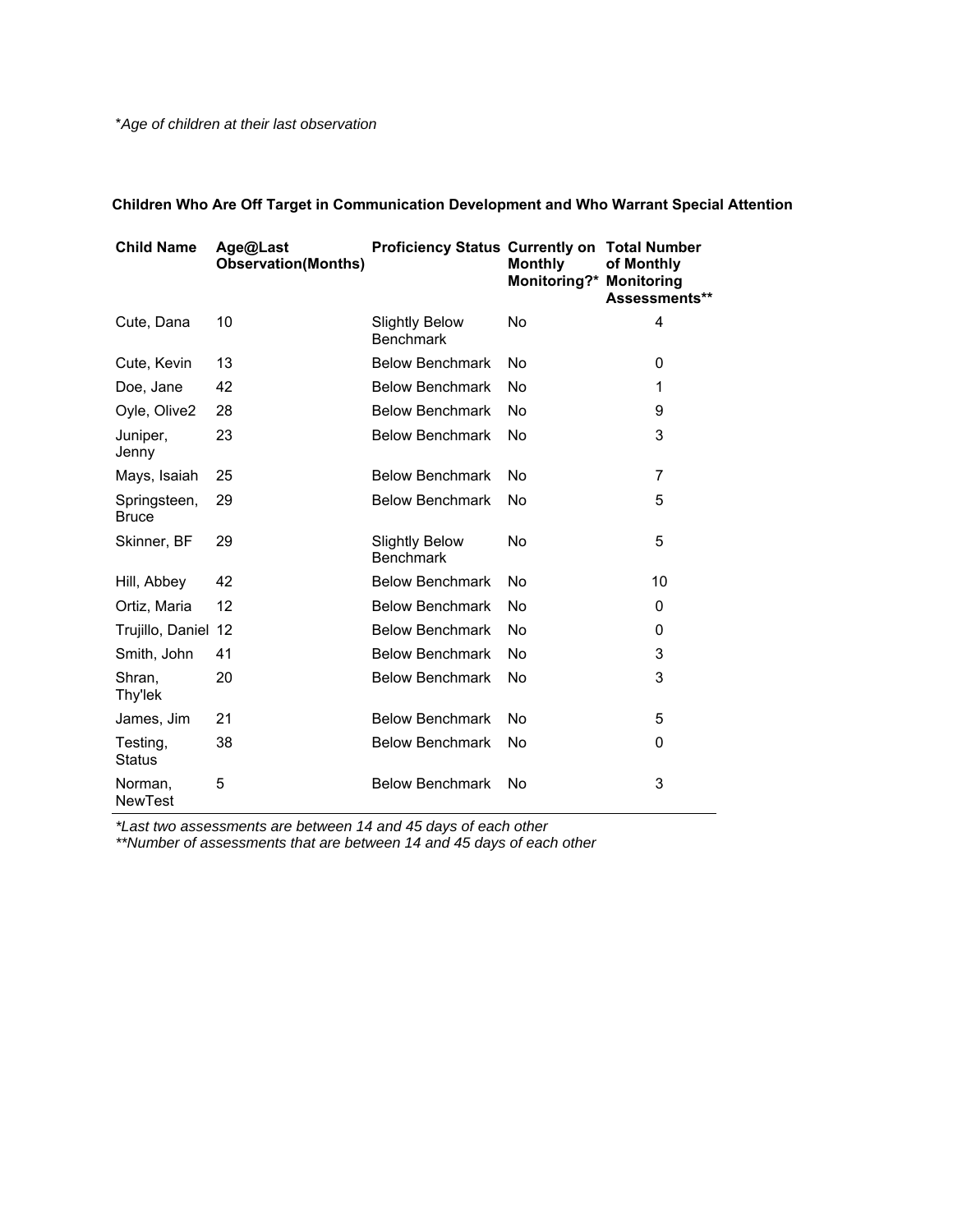# **Average Trend in Key Skill Elements for Children in the Program**



## **The average rate of gestures**

## **The average rate of vocalizations (non-words)**